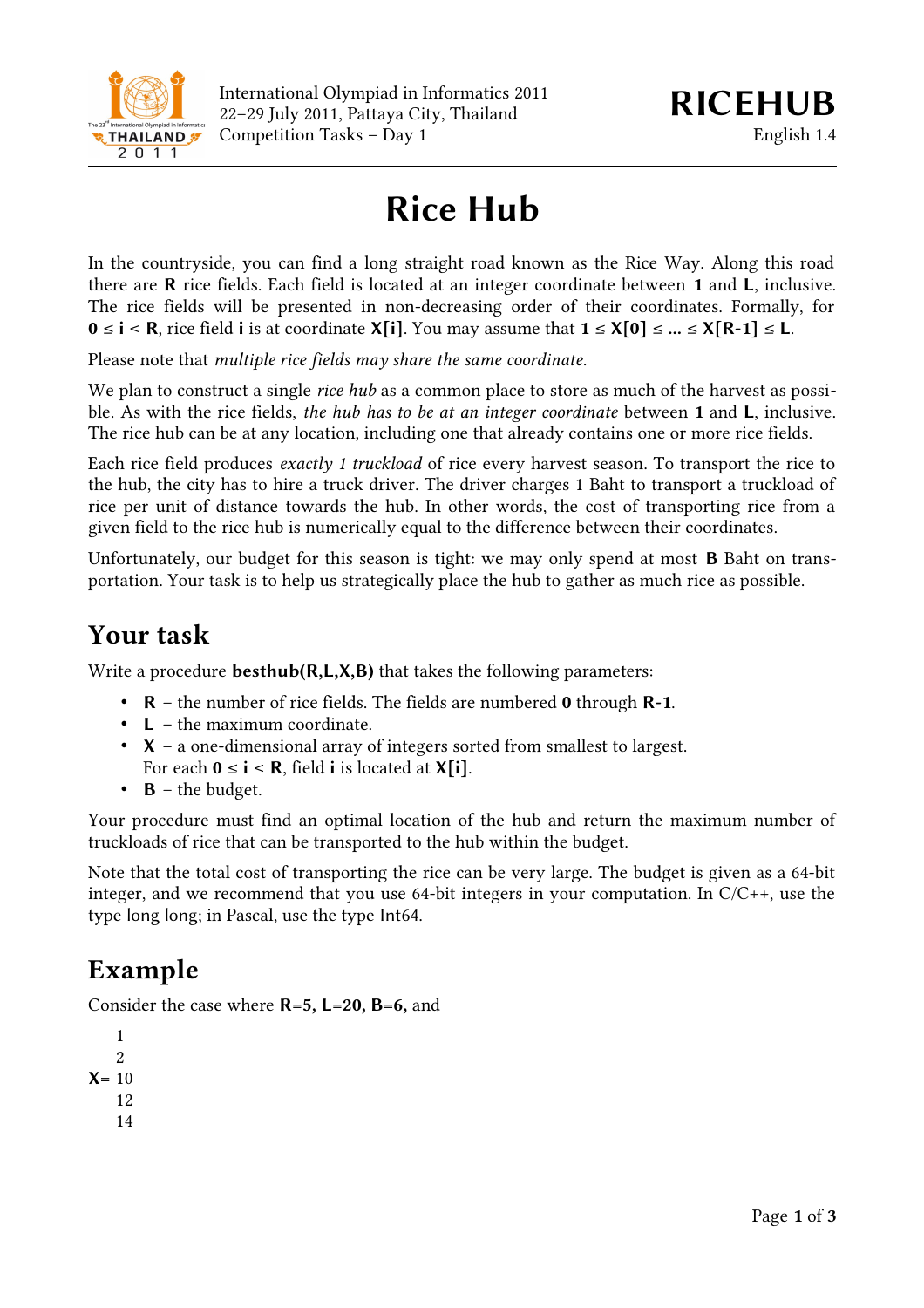

International Olympiad in Informatics 2011 International Olympiad in Informatics 2011<br>22–29 July 2011, Pattaya City, Thailand **RICEHUB** Competition Tasks – Day 1 English 1.4



For this case, there are multiple optimal locations for the hub: you can place it anywhere between locations 10 and 14, inclusive. The figure above shows one of these optimal locations. You will then be able to transport rice from fields at coordinates 10, 12, and 14. For any optimal hub location, the total cost of this transportation will be at most 6 Baht. Clearly, no hub location will allow us to gather rice from more than three fields, hence this solution is optimal and **besthub** should return **3**.

# **Subtasks**

### **Subtask 1 (17 points)**

- $1 \le R \le 100$
- $1 \le L \le 100$
- $0 \le B \le 10000$
- No two rice fields share the same coordinate (*only for this subtask*).

#### **Subtask 2 (25 points)**

- $1 < R < 500$
- $1 \le L \le 10000$
- $0 \leq B \leq 1000000$

# **Implementation details**

#### **Limits**

- CPU time limit: 1 second
- Memory limit: 256 MB **Note:** There is no explicit limit for the size of stack memory. Stack memory counts towards the total memory usage.

#### **Interface (API)**

- Implementation folder: ricehub/
- To be implemented by contestant: ricehub.c or ricehub.cpp or ricehub.pas
- Contestant interface: ricehub.h or ricehub.pas
- Sample grader: grader.c or grader.cpp or grader.pas
- Sample grader input: grader.in.1, grader.in.2, ...

### **Subtask 3 (26 points)**

- $1 \le R \le 5000$
- $1 \le L \le 1000000$
- $0 \leq B \leq 20000000000$

#### **Subtask 4 (32 points)**

- $1 \le R \le 100000$
- $1 \le L \le 10000000000$
- $0 \leq \mathbf{B} \leq 20000000000000000$